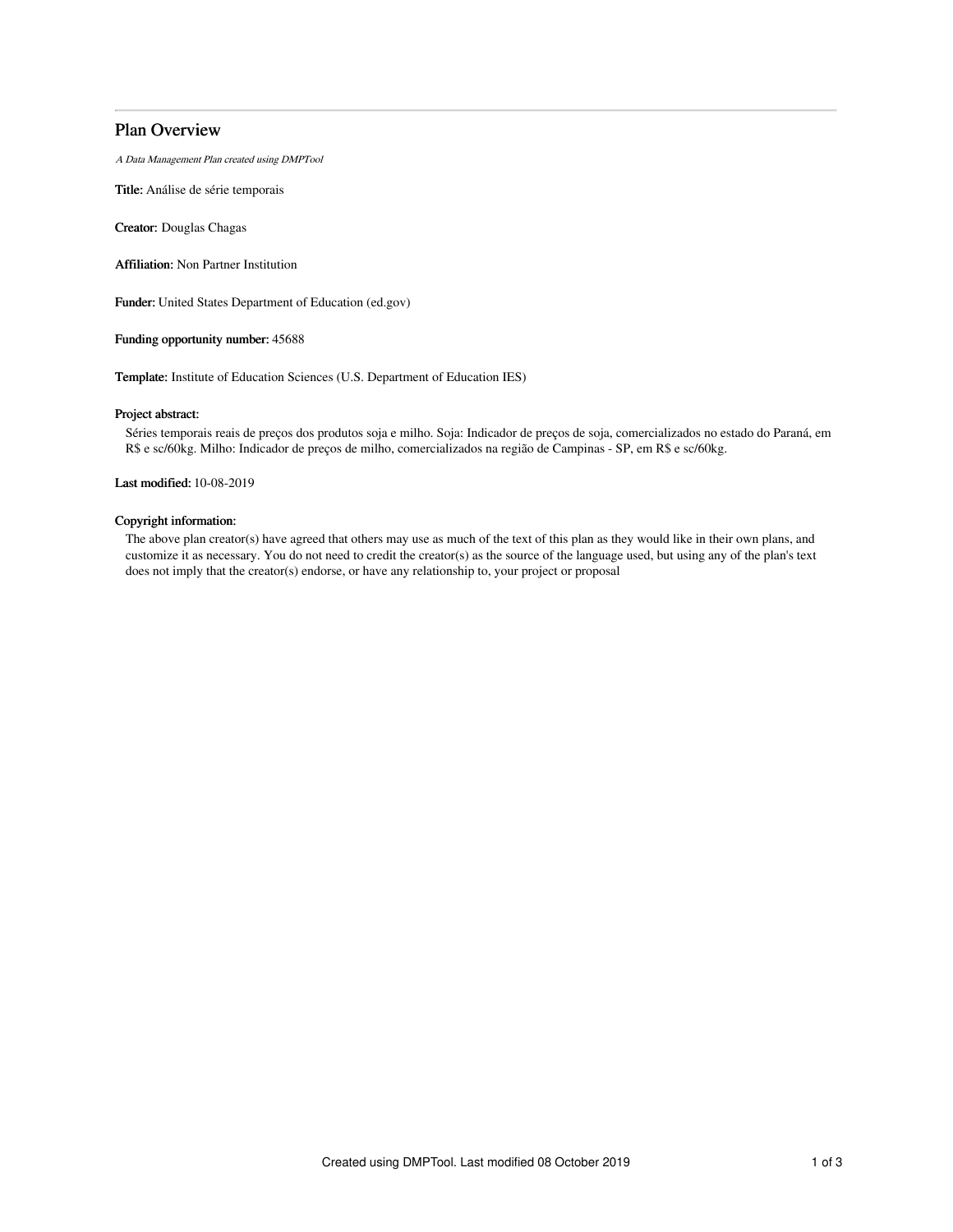# Análise de série temporais

## Type of data to be shared

## Type of data to be shared

Indicadores de preços de produtos agrícolas.

## Procedures for managing privacy and confidentiality

Procedures for managing and for maintaining the privacy and confidentiality of the data to be shared

Citar a fonte dos dados. CEPEA - USP.

#### Roles and responsibilities

Roles and responsibilities of project or institutional staff in the management and long-term preservation—to the extent legally permissible—of research data, including a<br>discussion of any changes to the roles and responsib

Submeter as alterações ou adição de novos dados.

#### Expected schedule for data sharing

Expected schedule for data access, including how long the data will remain accessible (at least 10 years, unless a shorter period of time is required to comply with applicable Federal or State laws or agreements promulgated to ensure compliance with such laws in which the destruction of records or personal information is required within a shorter period of time) and acknowledgement that the timeframe of data accessibility will be reviewed at the time of annual progress reviews and revised as necessary.

• Disponível por 05 anos.

#### Format of the final dataset

Format of the final dataset and any standards to which the data conform. Obs; Data; Mes; Ano; PM; PS

#### Documentation to be provided

#### Documentation to be provided.

Dados em formato .txt;

#### Method of data sharing

Location where data will be stored and method of data access (e.g., via a publicly accessible data archive, institutional repository, or from the Project Director/Principal Investigator). -Repositório institucional.

#### Data sharing agreement

#### Address whether or not a data agreement that specifies conditions under which the data will be made accessible is required.

Utilização de exemplo para análise de séries temporais.